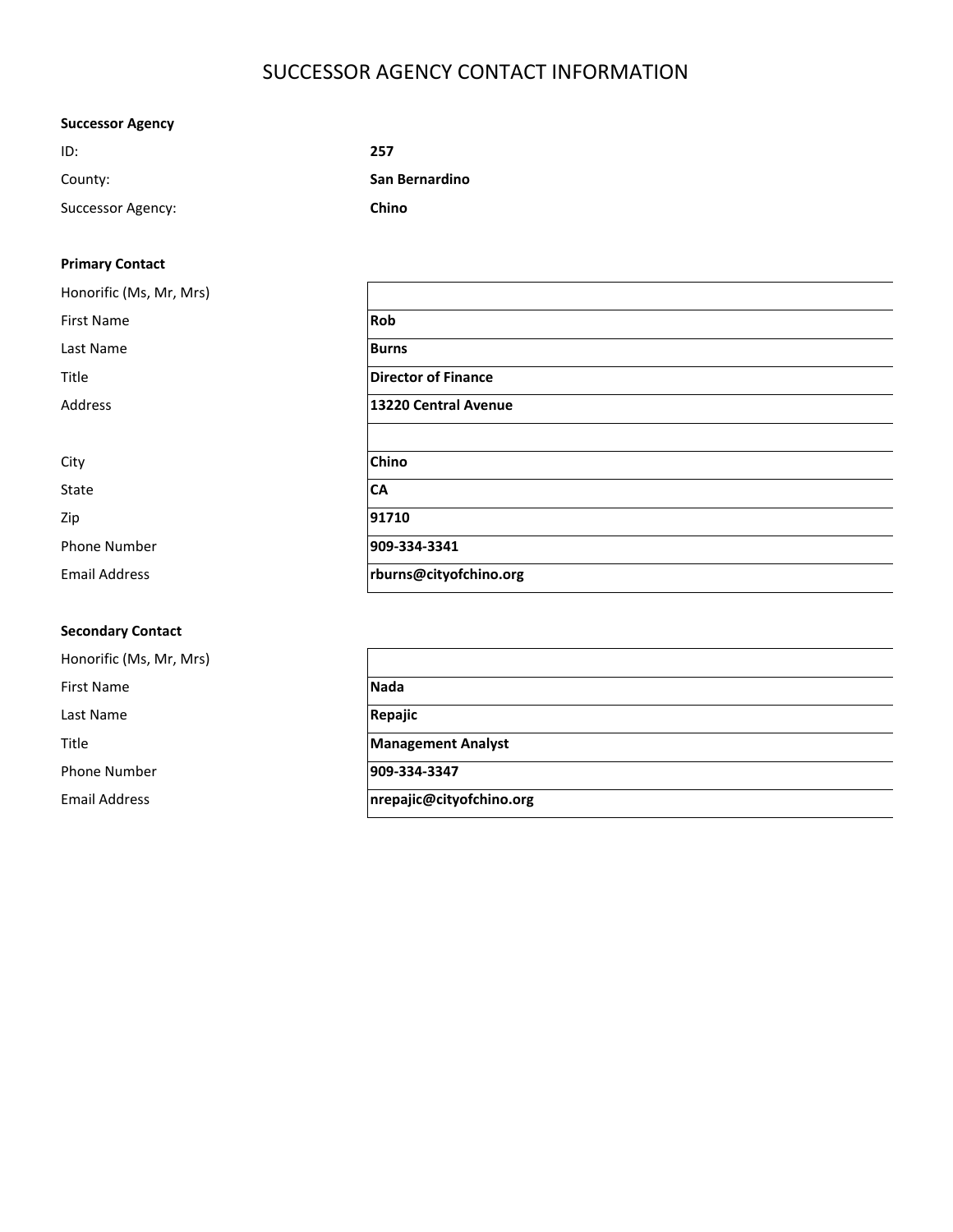#### SUMMARY OF RECOGNIZED OBLIGATION PAYMENT SCHEDULE

Filed for the July 1, 2013 to December 31, 2013 Period

#### Name of Successor Agency:CHINO (SAN BERNARDINO)

|   | <b>Outstanding Debt or Obligation</b>                                                                                    | Total                  |
|---|--------------------------------------------------------------------------------------------------------------------------|------------------------|
|   | <b>Total Outstanding Debt or Obligation</b>                                                                              | \$280,455,853          |
|   | <b>Current Period Outstanding Debt or Obligation</b>                                                                     | <b>Six-Month Total</b> |
| A | Available Revenues Other Than Anticipated RPTTF Funding                                                                  | \$6,282,611            |
| B | Enforceable Obligations Funded with RPTTF                                                                                | \$5,580,117            |
|   | Administrative Allowance Funded with RPTTF                                                                               | \$125,000              |
| D | Total RPTTF Funded $(B + C = D)$                                                                                         | \$5,705,117            |
|   | Total Current Period Outstanding Debt or Obligation $(A + B + C = E)$ Should be same amount as ROPS form six-month total | \$11,987,728           |
|   | Enter Total Six-Month Anticipated RPTTF Funding                                                                          | \$6,188,111            |
| G | Variance (F - D = G) Maximum RPTTF Allowable should not exceed Total Anticipated RPTTF Funding                           | \$482,994              |

#### Prior Period (July 1, 2012 through December 31, 2012) Estimated vs. Actual Payments (as required in HSC section 34186 (a))

| н | Enter Estimated Obligations Funded by RPTTF (lesser of Finance's approved RPTTF amount including admin allowance or the actual amount distributed) | \$5,746,484 |
|---|----------------------------------------------------------------------------------------------------------------------------------------------------|-------------|
|   | Enter Actual Obligations Paid with RPTTF                                                                                                           | \$5,425,232 |
|   | Enter Actual Administrative Expenses Paid with RPTTF                                                                                               | \$156,040   |
|   | Adjustment to Redevelopment Obligation Retirement Fund $(H - (I + J) = K)$                                                                         | \$165,212   |
|   | Adjustment to RPTTF $(D - K = L)$                                                                                                                  | \$5,539,905 |
|   |                                                                                                                                                    |             |

| Certification of Oversight Board Chairman:                        | Dennis R. Yates | Chairman |
|-------------------------------------------------------------------|-----------------|----------|
| Pursuant to Section 34177(m) of the Health and Safety code,       | Name            | Title    |
| I hereby certify that the above is a true and accurate Recognized |                 |          |
| Obligation Payment Schedule for the above named agency.<br>/s/    |                 |          |
|                                                                   | Signature       | Date     |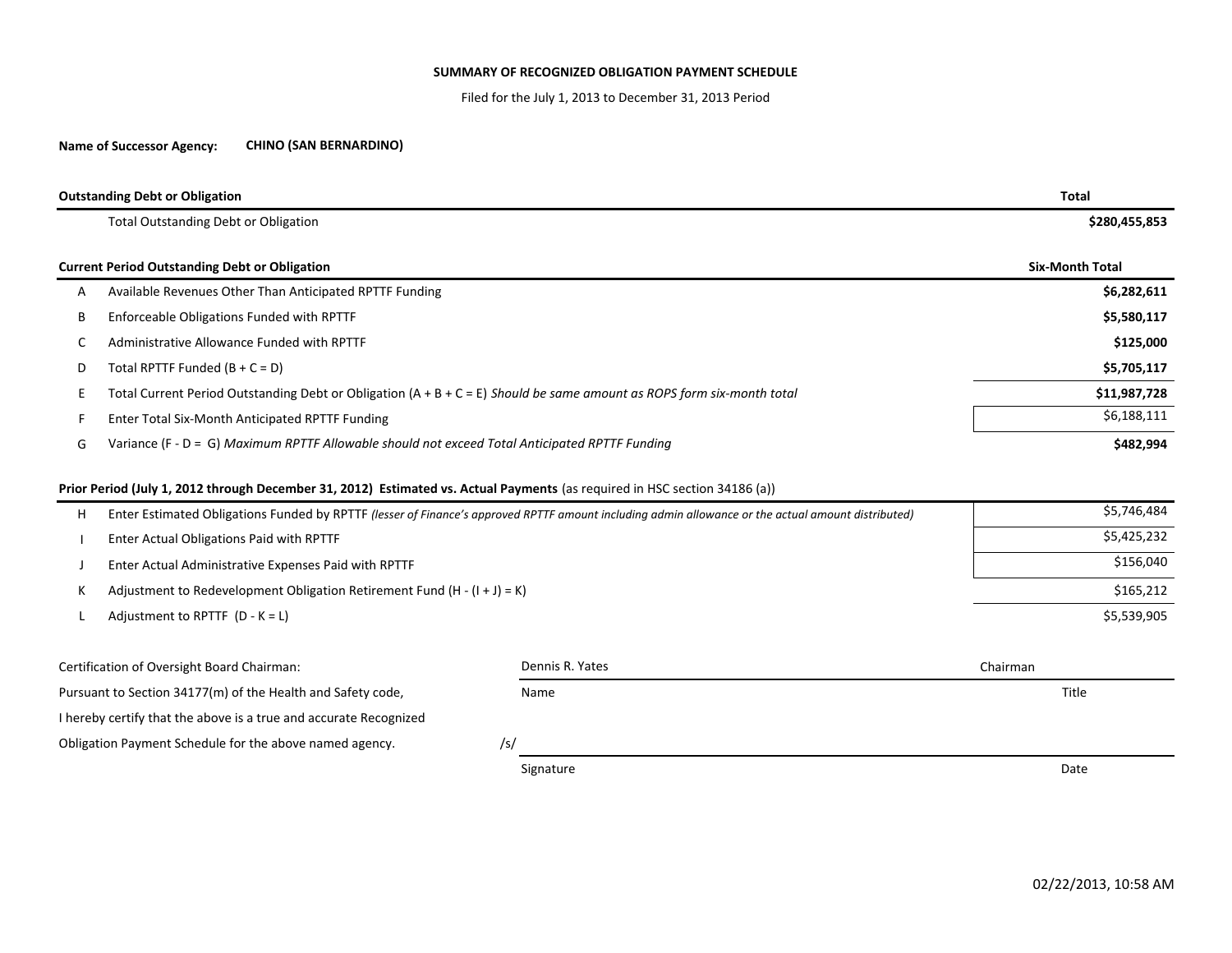Oversight Board Approval Date: ##############

|        |                                                    |                        |                         |                                |                                                                                                |                            |                          |                                        |             |                                               |           | <b>Funding Source</b> |                 |                                  |
|--------|----------------------------------------------------|------------------------|-------------------------|--------------------------------|------------------------------------------------------------------------------------------------|----------------------------|--------------------------|----------------------------------------|-------------|-----------------------------------------------|-----------|-----------------------|-----------------|----------------------------------|
|        |                                                    |                        |                         |                                |                                                                                                |                            |                          |                                        |             |                                               |           |                       |                 |                                  |
|        |                                                    | Contract/Agreement     | Contract/Agreement      |                                |                                                                                                |                            | <b>Total Outstanding</b> | <b>Total Due During</b><br>Fiscal Year |             |                                               |           |                       |                 |                                  |
| Item # | Project Name / Debt Obligation                     | <b>Execution Date</b>  | <b>Termination Date</b> | Payee                          | <b>Description/Project Scope</b>                                                               | Project Area               | Debt or Obligation       | 2013-14                                |             | Bond Proceeds Reserve Balance Admin Allowance |           | <b>RPTTF</b>          | Other           | Six-Month Total                  |
|        |                                                    |                        |                         |                                |                                                                                                |                            | \$280,455,853            | \$13,933,061                           | \$2,833,751 | \$3,448,860                                   | \$125,000 | \$5,580,117           | 50 <sup>1</sup> | \$11,987,728                     |
|        | 1 1998-A TAX ALLOCATION BONDS                      | 6/29/1998              | 9/1/2022                | <b>Wells Fargo Bank</b>        | Bond issue which funded RDA projects                                                           | <b>RR15</b>                | 7,204,750                | 764,250                                |             |                                               |           | 633.250               |                 | 633,250                          |
|        | 2 1998-B TAX ALLOCATION BONDS                      | 6/29/1998              | 9/1/2022                | Wells Fargo Bank               | Bond issue which funded RDA projects                                                           | <b>RR15</b>                | 2,194,994                | 229,794                                |             |                                               |           | 179,506               |                 | 179,506                          |
|        | 3 2001 A&B TAB                                     | 3/20/2001              | 9/1/2030                | Wells Fargo Bank               | Bond issue which funded RDA projects                                                           | RR15, RR18                 | 33,449,602               | 1,919,124                              |             |                                               |           | 1,381,477             |                 | 1,381,477                        |
|        | 4 2003 TAB                                         | 7/15/2003              | 9/1/2022                | Wells Fargo Bank               | Bond issue which funded RDA projects                                                           | RR15, RR18                 | 4,139,675                | 413.745                                |             |                                               |           | 349,323               |                 | 349,323                          |
|        | 5 2006 TAB                                         | 11/7/2006              | 9/1/2038                | Wells Fargo Bank               | Bond issue to fund RDA projects                                                                | RR15, RR18                 | 77,926,519               | 3,714,525                              |             |                                               |           | 2,708,963             |                 | 2,708,963                        |
|        | 6 Trustee Fees                                     |                        | 6/30/2038               | Wells Fargo Bank               | <b>TAB Trustee fees</b>                                                                        | RR15.RR18                  | 325,000                  | 12.500                                 |             |                                               |           | 12.500                |                 | 12,500                           |
|        | 7 Continuing Disclosure, Arbitrage                 | 6/2/2011               | 6/30/2038               | <b>Webb Associates</b>         | Annual Reporting and Calculations                                                              | RR15, RR18                 | 291,200                  | 11,200                                 |             |                                               |           | 11,200                |                 | 11,200                           |
|        | 8 Annual Calc of TI Revenue Limit                  | 7/15/2003              |                         | HdL, Coren & Cone              | Annual Calculation required by bond documents                                                  | RR15, RR18                 | 38,000                   | 2,000                                  |             |                                               |           | 2,000                 |                 | 2,000                            |
|        | 9 Country Fair OPA                                 | 8/20/1990              | 12/31/2013              | PK I County Fair SC LP         | Tax Increment reimbursement                                                                    | <b>RR15</b>                |                          | $\Omega$                               |             |                                               |           |                       |                 | $\Omega$                         |
|        | 10 Operation/maintenance of assets                 | month to month         |                         | City of Chino                  | Operation and maintenance of RDA assets                                                        | RR15, RR18                 | 25,000                   | 25,000                                 |             |                                               |           | 12,500                |                 | 12,500                           |
|        | 11 Chino Sign Agreement                            | 4/2/2009               | 4/2/2029                | Chong Su and Randy Yi          | <b>Sign Operating Covenant</b>                                                                 | RR15, RR18                 | 9.600                    | 600                                    |             |                                               |           | 600                   |                 | 600                              |
|        | 12 Richard Gird Bust                               | 9/7/2008               | Est. 6/30/13            | Noble Design Studios           | Gird monument                                                                                  | RR15.RR18                  | 2,860                    | 2.860                                  |             | 2.860                                         |           | $\Omega$              |                 | 2,860                            |
|        | 13 RDA Housing Set-Aside Deferral                  |                        | 6/30/2027               | Low Mod Housing Fund           | Repayment of Deferred 20% Set Aside                                                            | RR15, RR18                 | 2,709,189                | $\overline{0}$                         |             |                                               |           |                       |                 | $\Omega$                         |
|        | 14 Retirement/pension obligations                  | TBD                    | TBD                     | City of Chino/CalPERS          | RDA funded pension obligations****                                                             | RR15, RR18                 | <b>TBD</b>               | <b>TBD</b>                             |             |                                               |           | TBD                   |                 | $\overline{0}$                   |
|        | 15 2004 Development Agr-Coll. Park                 | 9/7/2004               | Conditional             | LS College Park, LLC           | <b>Edison Avenue Street Improvements</b>                                                       | RR15, RR18                 | 5,500,000                | 1,500,000                              |             | 1,500,000                                     |           |                       |                 | 1,500,000                        |
|        | 16 Police Facility                                 | 4/5/2011               | Est. 6/30/2013          | RIC Construction Co.           | Construction of new police facility                                                            | RR15.RR18                  | 1,931,000                | 1,931,000                              |             | 1.931.000                                     |           | $\Omega$              |                 | 1.931.000                        |
|        | 17 Project Mgmt & Legal Cost- College Park         | 9/7/2004               | Est. 6/30/2018          | City of Chino, Various         | Project Mgmt Cost College Park AH                                                              | RR15, RR18                 | 34,029                   | 4,693                                  |             |                                               |           | 2,347                 |                 | 2,347                            |
|        | 18 Project Mgmt Cost - G St                        | 11/17/2009             | Est.6/30/2014           | City of Chino                  | Project Mgmt Cost G Street                                                                     | RR15, RR18                 | 6,258                    | 6,258                                  |             |                                               |           | 3,129                 |                 | 3,129                            |
|        | 19 Project Mgmt Cost - Seasons Exp                 | 4/5/2011               | Est. 6/30/2014          | City of Chino                  | Project Mgmt Cost Seasons Senior Villas Exp                                                    | RR15, RR18                 | 1,877                    | 1,877<br>***                           |             |                                               |           | 939                   |                 | 939                              |
|        | 20 PROMISSORY NOTE 89-1                            | 9/19/1989              |                         | City of Chino                  | mprovements to Project Area paid by the City                                                   | <b>RR15</b>                | 1,817,691                |                                        |             |                                               |           |                       |                 | $\overline{0}$                   |
|        | 21 PROMISSORY NOTE 89-3<br>22 PROMISSORY NOTE 90-1 | 9/19/1989<br>9/19/1989 |                         | City of Chino                  | Improvements to Project Area paid by the City                                                  | <b>RR15</b><br><b>RR15</b> | 1,297,273<br>350.250     |                                        |             |                                               |           | $\Omega$              |                 | $\overline{0}$                   |
|        | 23 PROMISSORY NOTE 92-1                            | 6/16/1992              |                         | City of Chino<br>City of Chino | Improvements to Project Area paid by the City                                                  | <b>RR15</b>                |                          |                                        |             |                                               |           | $\Omega$              |                 | $\overline{0}$<br>$\overline{0}$ |
|        | 24 PROMISSORY NOTE 93-1                            | 6/16/1993              |                         | City of Chino                  | Improvements to Project Area paid by the City<br>Improvements to Project Area paid by the City | <b>RR15</b>                | 87,355<br>510,358        |                                        |             |                                               |           |                       |                 | $\mathbf{0}$                     |
|        | 25 PROMISSORY NOTE 94-1                            | 4/5/1994               |                         | City of Chino                  | Improvements to Project Area paid by the City                                                  | <b>RR15</b>                | 295,429                  |                                        |             |                                               |           |                       |                 | $\Omega$                         |
|        | 26 PROMISSORY NOTE 94-4                            | 9/20/1994              |                         | City of Chino                  | Improvements to Project Area paid by the City                                                  | <b>RR15</b>                | 2,784                    |                                        |             |                                               |           |                       |                 | $\overline{0}$                   |
|        | 27 PROMISSORY NOTE 89-2                            | 9/19/1989              |                         | City of Chino                  | Improvements to Project Area paid by the City                                                  | <b>RR18</b>                | 6,154,285                |                                        |             |                                               |           |                       |                 | $\mathbf{0}$                     |
|        | 28 PROMISSORY NOTE 90-2                            | 9/11/1989              |                         | City of Chino                  | Improvements to Project Area paid by the City                                                  | <b>RR18</b>                | 2,127,618                |                                        |             |                                               |           | $\Omega$              |                 | $\overline{0}$                   |
|        | 29 PROMISSORY NOTE 93-2                            | 6/16/1993              |                         | City of Chino                  | mprovements to Project Area paid by the City                                                   | <b>RR18</b>                | 536,644                  |                                        |             |                                               |           |                       |                 | $\mathbf{0}$                     |
|        | 30 PROMISSORY NOTE 94-2                            | 4/5/1994               |                         | City of Chino                  | Improvements to Project Area paid by the City                                                  | <b>RR18</b>                | 426,949                  |                                        |             |                                               |           | $\Omega$              |                 | $\overline{0}$                   |
|        | 31 PROMISSORY NOTE 94-3                            | 4/5/1994               |                         | City of Chino                  | Improvements to Project Area paid by the City                                                  | <b>RR18</b>                | 1,015,521                |                                        |             |                                               |           |                       |                 | $\overline{0}$                   |
|        | 32 PROMISSORY NOTE 94-5                            | 9/20/1994              |                         | City of Chino                  | Improvements to Project Area paid by the City                                                  | <b>RR18</b>                | 197,762                  |                                        |             |                                               |           | $\Omega$              |                 | $\overline{0}$                   |
|        | 33 COOPERATION AGR 93-1-1                          | 6/23/1993              |                         | City of Chino                  | Improvements to Project Area paid by the City                                                  | <b>RR15</b>                | 486,267                  |                                        |             |                                               |           |                       |                 | $\Omega$                         |
|        | 34 COOPERATION AGR 95-96                           | 11/7/1995              |                         | City of Chino                  | Improvements to Project Area paid by the City                                                  | <b>RR15</b>                | 410,029                  |                                        |             |                                               |           |                       |                 | $\overline{0}$                   |
|        | 35 COOPERATION AGR 95-96-2                         | 11/7/1995              |                         | City of Chino                  | Improvements to Project Area paid by the City                                                  | <b>RR18</b>                | 310,000                  |                                        |             |                                               |           |                       |                 | $\mathbf{0}$                     |
|        | 36 Fire Station No. 7                              | 10/19/2010             | 8/30/2011               | Jaynes Corp of Calif           | Construction of new facility                                                                   | RR15.RR18                  | $\Omega$                 | $\Omega$                               |             |                                               |           |                       |                 | $\mathbf{0}$                     |
|        | 37 Fire Station No. 1 & Training Center            | 10/19/2010             | 6/5/2012                | Kemp Bros Construction         | Construction of new facility and demo of old                                                   | RR15.RR18                  | $\overline{0}$           | $\Omega$                               |             |                                               |           |                       |                 | $\overline{0}$                   |
|        | 38 Police Facility                                 | 4/5/2011               | Est. 6/30/13            | RIC Construction Co.           | Construction of new police facility                                                            | RR15, RR18                 | 2,733,751                | 2,733,751                              | 2,733,751   |                                               |           |                       |                 | 2,733,751                        |
|        | 39 Project Management Costs/PD                     | 4/5/2011               | Est. 6/30/13            | City of Chino                  | Project mgt, construction inspection                                                           | RR15, RR18                 | 100,000                  | 100,000                                | 100,000     |                                               |           |                       |                 | 100,000                          |
|        | 41 2004 Development Agreement                      | 9/7/2004               | 6/30/2024               | LS College Park, LLC           | Affordable Housing Production                                                                  | RR15, RR18                 | 2,800,000                | $\Omega$                               |             |                                               |           |                       |                 | $\overline{0}$                   |
|        | 42 09-10 Development Agreement                     | 11/17/2009             | Est. 6/30/14            | <b>NPHS</b>                    | 4923 G Street, affordable housing                                                              | RR15, RR18                 | 60,000                   | 60.000                                 |             |                                               |           | 60.000                |                 | 60,000                           |
|        | 43 08-09 Development Agreement                     | 6/2/2009               | Terminated              | G. Marquez                     | 13079 3rd St, affordable home constr.                                                          | RR15, RR18                 |                          | $\Omega$                               |             |                                               |           |                       |                 | $\Omega$                         |
|        | 44 Season's Senior Villa's Expansion               | 4/5/2011               | Est. 6/30/14            | Peters Jepson Partner          | Senior Housing Expansion Design                                                                | RR15, RR18                 | 25,514                   | 25,514                                 |             |                                               |           | 25,514                |                 | 25,514                           |
|        | 45 Administrative Budget                           | 2/1/2012               | 6/30/2038               | City of Chino                  | Admin cost, staff salaries, benefits, alloc. cost                                              | RR15, RR18                 | 8,058,450                | 250,000                                |             |                                               | 125,000   |                       |                 | 125,000                          |
|        | 46 Due Dilligence Review - Other funds             | 10-2-2012              | 6/30/2013               | RAMS                           | Review of the all other RDA funds                                                              | RR15, RR18                 | 15,000                   | 15,000                                 |             |                                               |           | 15,000                |                 | 15,000                           |
|        | 47 Legal Services-Disposition/Dissolution          | 10-2-2012              | 6/30/2013               | Rutan & Tucker                 | Legal svc re: Disposition of Prop.& Dissolution                                                | RR15, RR18                 | 25,000                   | 25,000                                 |             |                                               |           | 12,500                |                 | 12,500                           |
|        | 48 Audit and Financial Services                    | Pending                | Est 6/30/2014           | <b>RAMS or Other Firms</b>     | Audit services                                                                                 | RR15.RR18                  | 40.000                   | 20.000                                 |             |                                               |           | 20.000                |                 | 20,000                           |
|        | 49 TAB Arbitrage Rebate Payments                   | 1/15/2013              | Est 6/30/14             | City of Chino                  | Arbitrage Rebate for TAB 1998 A-City Loan                                                      | RR15, RR18                 | 60,000                   | 60,000                                 |             |                                               |           | 60,000                |                 | 60,000                           |
|        | 50 Due to Park Fund Security Lighting              | Adopted Budget 08-09   |                         | City Park Fund                 | Transfer to Park fund for FY 08-09                                                             | RR15, RR18                 | 89,370                   | 89,370                                 |             |                                               |           | 89,370                |                 | 89,370                           |
|        | 51 Due Dilligence Review - LMHIF                   | 10-2-2012              | 6/30/13                 | <b>RAMS</b>                    | Review of the Low Moderate Income Fund                                                         | <b>RR15.RR18</b>           | 15.000                   | 15.000                                 |             | 15.000                                        |           |                       |                 | 15,000                           |
|        | 52 Funding Agreement 2009                          | 12-15-2009             | Conditional             | City of Chino                  | Agreement to fund public impr. projects with tax increment RR15, RR18                          |                            | 114.618.000              | $***$                                  |             |                                               |           |                       |                 | $\Omega$                         |

### CHINO (SAN BERNARDINO)RECOGNIZED OBLIGATION PAYMENT SCHEDULE (ROPS 13-14A) July 1, 2013 through December 31, 2013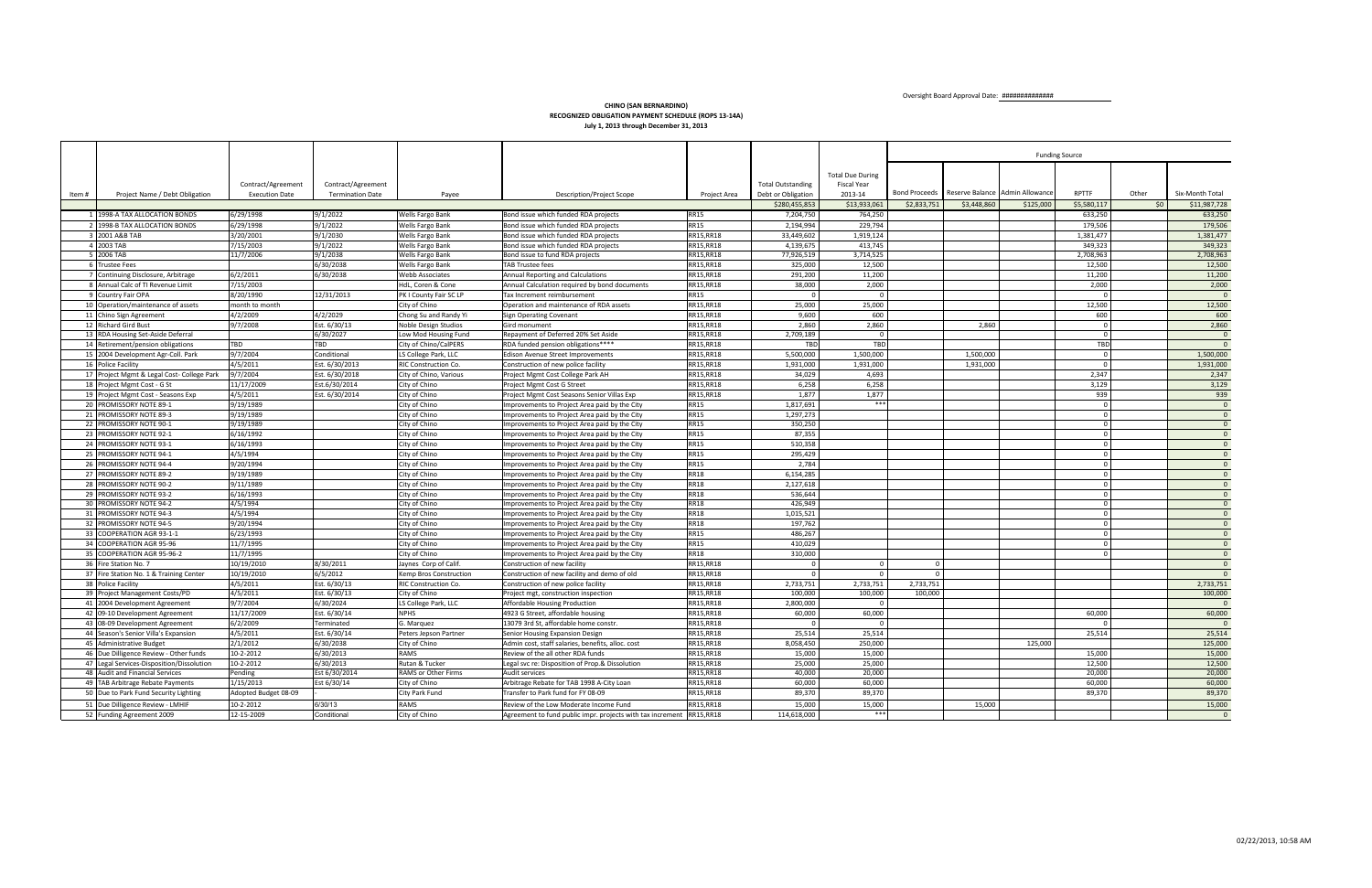|                                             |                                 |                                                   |                     | LMIHF       |             | <b>Bond Proceeds</b> |             | Reserve Balance      |                | Admin Allowance |                | <b>RPTTF</b> |             | Other    |        |
|---------------------------------------------|---------------------------------|---------------------------------------------------|---------------------|-------------|-------------|----------------------|-------------|----------------------|----------------|-----------------|----------------|--------------|-------------|----------|--------|
| Item # Project Name / Debt Obligation       | Payee                           | <b>Description/Project Scope</b>                  | <b>Project Area</b> | Estimate    | Actual      | Estimate             | Actual      | Estimate             | Actual         | Estimate        | Actual         | Estimate     | Actual      | Estimate | Actual |
|                                             |                                 |                                                   |                     | \$6,680,000 | \$6,200,000 | \$10,597,670         | \$4,747,579 | \$0                  | \$0            | \$156,040       | \$156,040      | \$5,590,445  | \$5,425,232 | \$0      | 50     |
| 1 1998-A TAX ALLOCATION BONDS               | <b>Wells Fargo Bank</b>         | Bond issue which funded RDA projects              | <b>RR15</b>         |             |             | $\Omega$             |             | $\Omega$             | $\overline{0}$ |                 | $\Omega$       | 143.250      | 624.295     |          |        |
| 2 1998-B TAX ALLOCATION BONDS               | <b>Wells Fargo Bank</b>         | Bond issue which funded RDA projects              | <b>RR15</b>         | $\Omega$    |             | $\Omega$             | $\Omega$    | $\Omega$             | $\overline{0}$ |                 | $\overline{0}$ | 54.506       | 178.556     |          |        |
| 3 2001 A&B TAB                              | Wells Fargo Bank                | Bond issue which funded RDA projects              | RR15, RR18          | $\Omega$    |             | $\Omega$             | $\Omega$    | $\Omega$             | $\Omega$       | $\Omega$        | $\overline{0}$ | 556.477      | 1.375.301   |          |        |
| 4 2003 TAB                                  | Wells Fargo Bank                | Bond issue which funded RDA projects              | RR15, RR18          | $\Omega$    |             | $\Omega$             | $\Omega$    | $\Omega$             | $\Omega$       |                 | $\overline{0}$ | 69.323       | 348.998     |          |        |
| 5 2006 TAB                                  | Wells Fargo Bank                | Bond issue to fund RDA projects                   | RR15, RR18          |             |             |                      |             | $\Omega$             | $\Omega$       |                 | $\overline{0}$ | 1.038.963    | 2.660.763   |          |        |
| 6 Trustee Fees                              | Wells Fargo Bank                | <b>TAB Trustee fees</b>                           | RR15, RR18          | $\Omega$    |             |                      |             | $\Omega$             | $\Omega$       |                 | $\overline{0}$ | 12.500       | 12.000      |          |        |
| 7 Continuing Disclosure, Arbitrage          | <b>Webb Associates</b>          | Annual Reporting and Calculations                 | RR15, RR18          |             |             |                      |             | $\Omega$             | $\Omega$       |                 | $\overline{0}$ | 11.200       | 8.008       |          |        |
| 8 Annual Calc of TI Revenue Limit           | HdL. Coren & Cone               | Annual Calculation required by bond documents     | RR15, RR18          |             |             |                      |             | $\Omega$             | $\Omega$       |                 | $\Omega$       | 2.000        | $\sim$      |          |        |
| 9 Country Fair OPA                          | PK I County Fair SC LP          | Tax Increment reimbursement                       | <b>RR15</b>         |             |             |                      |             | $\Omega$             | $\Omega$       |                 | $\overline{0}$ | 213.743      | 210.975     |          |        |
| 10 Operation/maintenance of assets          | City of Chino                   | Operation and maintenance of RDA assets           | RR15, RR18          |             |             |                      |             | $\Omega$             | $\Omega$       |                 | $\overline{0}$ | 25.000       |             |          |        |
| 11 Chino Sign Agreement                     | Chong Su and Randy Yi           | <b>Sign Operating Covenant</b>                    | RR15, RR18          | $\Omega$    |             |                      | $\Omega$    | $\Omega$             | $\Omega$       |                 | $\overline{0}$ | 600          | $\sim$      |          |        |
| 12 Richard Gird Bust                        | Noble Design Studios            | Gird monument                                     | RR15, RR18          |             |             |                      |             | $\Omega$             | $\Omega$       |                 | $\overline{0}$ | 2,860        |             |          |        |
| 13 RDA Housing Set-Aside Deferral           | Low Mod Housing Fund            | Repayment of Deferred 20% Set Aside               | RR15, RR18          | $\Omega$    |             |                      |             | $\Omega$             | $\overline{0}$ |                 | $\overline{0}$ |              |             |          |        |
| 14 Retirement/pension obligations           | City of Chino/CalPERS           | RDA funded pension obligations****                | RR15, RR18          |             |             | $\Omega$             |             | $\Omega$             | $\overline{0}$ |                 |                | $0$ TBD      |             |          |        |
| 15 2004 Development Agr-Coll. Park          | LS College Park, LLC            | Edison Avenue Street Improvements                 | RR15, RR18          | $\Omega$    |             | $\Omega$             | $\Omega$    | $\Omega$             | $\Omega$       |                 | $\overline{0}$ | 1.500.000    |             |          |        |
| 16 Police Facility                          | RIC Construction Co.            | Construction of new police facility               | RR15, RR18          | $\Omega$    |             | $\Omega$             | $\Omega$    | $\Omega$             | $\Omega$       |                 | $\overline{0}$ | 1,931,110    |             |          |        |
| 17 Project Management & Legal Cost- College | <b>I</b> City of Chino, Various | Project Management Cost College Park AH           | RR15, RR18          | $\Omega$    |             | $\Omega$             |             | $\Omega$             | $\Omega$       |                 | $\Omega$       | 24.847       | 2.269       |          |        |
| 18 Project Management Cost - G St           | City of Chino                   | Project Management Cost G Street                  | RR15, RR18          | $\Omega$    |             | $\Omega$             | $\Omega$    | $\Omega$             | $\Omega$       |                 | $\overline{0}$ | 3,129        | 3,129       |          |        |
| 19 Project Management Cost - Seasons Exp    | City of Chino                   | Project Management Cost Seasons Senior Villas Exp | RR15, RR18          | $\Omega$    |             |                      |             | $\Omega$             | $\overline{0}$ |                 | $\overline{0}$ | 939          | 939         |          |        |
| 20 PROMISSORY NOTE 89-1                     | City of Chino                   | Improvements to Project Area paid by the City     | <b>RR15</b>         | $\Omega$    |             |                      | $\Omega$    | $\Omega$             | $\Omega$       |                 | $\overline{0}$ |              |             |          |        |
| 21 PROMISSORY NOTE 89-3                     | City of Chino                   | Improvements to Project Area paid by the City     | <b>RR15</b>         |             |             |                      |             | $\Omega$             | $\mathbf 0$    |                 | $\overline{0}$ |              |             |          |        |
| 22 PROMISSORY NOTE 90-1                     | City of Chino                   | Improvements to Project Area paid by the City     | <b>RR15</b>         |             |             |                      |             | $\Omega$             | $\Omega$       |                 | $\overline{0}$ |              |             |          |        |
| 23 PROMISSORY NOTE 92-1                     | City of Chino                   | mprovements to Project Area paid by the City      | <b>RR15</b>         |             |             |                      |             |                      | $\Omega$       |                 | $\Omega$       |              |             |          |        |
| 24 PROMISSORY NOTE 93-1                     | City of Chino                   | mprovements to Project Area paid by the City      | <b>RR15</b>         |             |             |                      |             |                      | $\Omega$       |                 | $\overline{0}$ |              |             |          |        |
| 25 PROMISSORY NOTE 94-1                     | City of Chino                   | mprovements to Project Area paid by the City      | <b>RR15</b>         |             |             |                      |             | $\Omega$             | $\Omega$       |                 | $\Omega$       |              |             |          |        |
| 26 PROMISSORY NOTE 94-4                     | City of Chino                   | mprovements to Project Area paid by the City      | <b>RR15</b>         |             |             |                      |             | $\Omega$             | $\Omega$       |                 | $\overline{0}$ |              |             |          |        |
| 27 PROMISSORY NOTE 89-2                     | City of Chino                   | Improvements to Project Area paid by the City     | <b>RR18</b>         | $\Omega$    |             | $\Omega$             |             | $\Omega$             | $\overline{0}$ |                 | $\overline{0}$ |              |             |          |        |
| 28 PROMISSORY NOTE 90-2                     | City of Chino                   | Improvements to Project Area paid by the City     | <b>RR18</b>         | $\Omega$    |             | $\Omega$             | $\Omega$    | $\Omega$             | $\overline{0}$ |                 | $\overline{0}$ |              |             |          |        |
| 29 PROMISSORY NOTE 93-2                     | City of Chino                   | Improvements to Project Area paid by the City     | <b>RR18</b>         | $\Omega$    |             | $\Omega$             | $\Omega$    | $\Omega$             | $\Omega$       |                 | $\overline{0}$ |              |             |          |        |
| 30 PROMISSORY NOTE 94-2                     | City of Chino                   | Improvements to Project Area paid by the City     | <b>RR18</b>         | $\Omega$    |             | $\Omega$             | $\Omega$    | $\Omega$             | $\Omega$       |                 | $\overline{0}$ |              |             |          |        |
| 31 PROMISSORY NOTE 94-3                     | City of Chino                   | mprovements to Project Area paid by the City      | <b>RR18</b>         | $\Omega$    |             |                      | $\Omega$    | $\Omega$             | $\Omega$       |                 | $\overline{0}$ |              |             |          |        |
| 32 PROMISSORY NOTE 94-5                     | City of Chino                   | Improvements to Project Area paid by the City     | <b>RR18</b>         | $\Omega$    |             |                      | $\Omega$    | $\Omega$             | $\Omega$       |                 | $\overline{0}$ |              |             |          |        |
| 33 COOPERATION AGR 93-1-1                   | City of Chino                   | Improvements to Project Area paid by the City     | <b>RR15</b>         |             |             |                      |             | $\Omega$             | $\Omega$       |                 | $\overline{0}$ |              |             |          |        |
| 34 COOPERATION AGR 95-96                    | City of Chino                   | Improvements to Project Area paid by the City     | <b>RR15</b>         |             |             |                      |             | $\Omega$             | $\Omega$       |                 | $\overline{0}$ |              |             |          |        |
| 35 COOPERATION AGR 95-96-2                  | City of Chino                   | Improvements to Project Area paid by the City     | <b>RR18</b>         |             |             |                      |             | $\Omega$             | $\Omega$       |                 | $\overline{0}$ |              |             |          |        |
| 1 Fire Station No. 7                        | Javnes Corp of Calif.           | Construction of new facility                      | RR15, RR18          |             |             | 420.560              | 37.665      | $\Omega$             | $\Omega$       |                 | $\Omega$       |              |             |          |        |
| 2 Fire Station No. 1 & Training Center      | Kemp Bros Construction          | Construction of new facility and demo of old      | RR15, RR18          | $\Omega$    |             | 2,751,741            | 2.160       | $\Omega$             | $\Omega$       |                 | $\overline{0}$ |              |             |          |        |
| 3 Police Facility                           | RIC Construction Co.            | Construction of new police facility               | RR15, RR18          |             |             | 7,275,197            | 4.541.446   | $\Omega$             | $\Omega$       |                 | $\overline{0}$ |              |             |          |        |
| 4 Project Management Costs/PD               | City of Chino                   | Project mgt, construction inspection              | RR15, RR18          |             |             | 150.172              | 166.308     | $\Omega$<br>$\Omega$ | $\Omega$       |                 | $\overline{0}$ |              |             |          |        |
| 6 2004 Development Agreement                | LS College Park, LLC            | Affordable Housing Production                     | RR15, RR18          | 6.200.000   | 6.200.000   |                      |             |                      | $\overline{0}$ |                 | $\overline{0}$ |              |             |          |        |
| 7 09-10 Development Agreement               | <b>NPHS</b>                     | 4923 G Street, affordable housing                 | RR15, RR18          | 460.000     |             | $\Omega$             | $\Omega$    | $\Omega$             | $\overline{0}$ |                 | $\overline{0}$ |              |             |          |        |
| 8 08-09 Development Agreement               | G. Marquez                      | 13079 3rd St. affordable home constr.             | RR15, RR18          |             |             | $\Omega$             | $\Omega$    | $\Omega$             | $\overline{0}$ |                 | $\overline{0}$ |              |             |          |        |
| 9 Season's Senior Villa's Expansion         | Peters Jepson Partner           | Senior Housing Expansion Design                   | RR15, RR18          | 20,000      |             | $\Omega$             | $\Omega$    | $\Omega$             | $\Omega$       |                 | $\overline{0}$ |              |             |          |        |
| 1-4 Administrative Allowance                | City of Chino                   | Administrative Allowance                          | RR15, RR18          |             |             |                      |             |                      | $\Omega$       | 156.040         | 156.040        |              |             |          |        |
|                                             |                                 |                                                   |                     |             |             |                      |             |                      |                |                 |                |              |             |          |        |
|                                             |                                 |                                                   |                     |             |             |                      |             |                      |                |                 |                |              |             |          |        |

#### CHINO (SAN BERNARDINO)

### Pursuant to Health and Safety Code section 34186 (a)

PRIOR PERIOD ESTIMATED OBLIGATIONS vs. ACTUAL PAYMENTS RECOGNIZED OBLIGATION PAYMENT SCHEDULE (ROPS II)

July 1, 2012 through December 31, 2012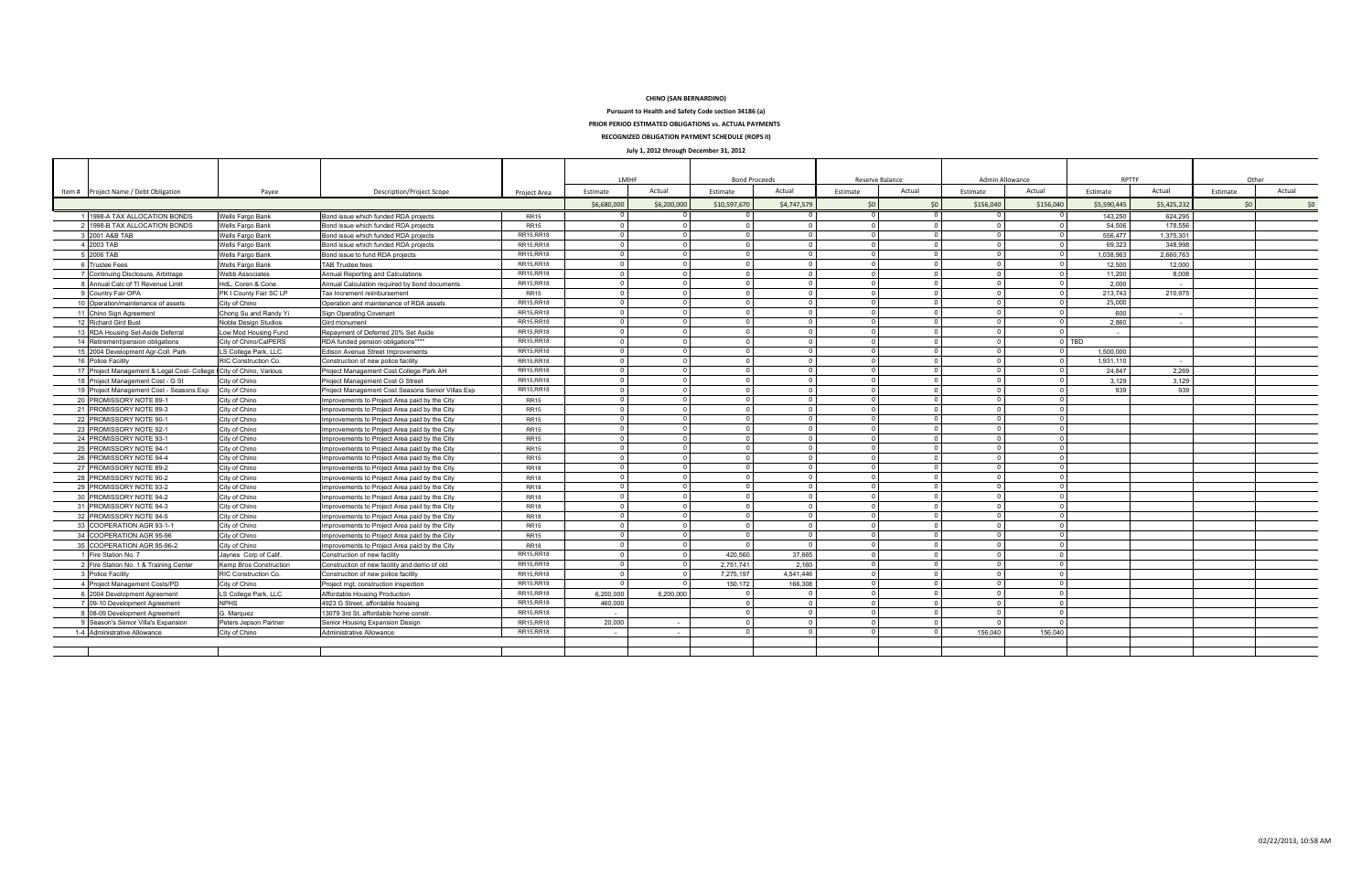### CHINO (SAN BERNARDINO)

### RECOGNIZED OBLIGATION PAYMENT SCHEDULE (ROPS 13-14A) -- Notes (Optional)

### July 1, 2013 through December 31, 2013

| Item# | <b>Project Name / Debt Obligation</b>     | <b>Notes/Comments</b>                                                                                                                                                                                                            |
|-------|-------------------------------------------|----------------------------------------------------------------------------------------------------------------------------------------------------------------------------------------------------------------------------------|
| 1     | 1998-A TAX ALLOCATION BONDS               | ROPS 13-14A: RPTTF Debt service payment on September 1, 2013. Principal and Interest. /<br>Prior Period: Requested RPTTF for bond                                                                                                |
|       |                                           | September 2012 pmt P&I. The ROPS II amounts were reserves for the March 2013 bond payments.                                                                                                                                      |
|       | 2   1998-B TAX ALLOCATION BONDS           | ROPS 13-14A: RPTTF Debt service payment on September 1, 2013. Principal and Interest. /<br>Prior Period: Requested RPTTF for bond                                                                                                |
|       |                                           | September 2012 pmt P&I. The ROPS II amounts were reserves for the March 2013 bond payments.                                                                                                                                      |
| 3     | 2001 A&B TAB                              | Prior Period: Requested RPTTF for bond<br>ROPS 13-14A: RPTTF Debt service payment on September 1, 2013. Principal and Interest. /                                                                                                |
|       |                                           | September 2012 pmt P&I. The ROPS II amounts were reserves for the March 2013 bond payments.                                                                                                                                      |
|       | 4 2003 TAB                                | Prior Period: Requested RPTTF for bond<br>ROPS 13-14A: RPTTF Debt service payment on September 1, 2013. Principal and Interest. /<br>September 2012 pmt P&I. The ROPS II amounts were reserves for the March 2013 bond payments. |
|       | 5 2006 TAB                                | ROPS 13-14A: RPTTF Debt service payment on September 1, 2013. Principal and Interest. /<br>Prior Period: Requested RPTTF for bond                                                                                                |
|       |                                           | September 2012 pmt P&I. The ROPS II amounts were reserves for the March 2013 bond payments.                                                                                                                                      |
|       | 6 Trustee Fees                            |                                                                                                                                                                                                                                  |
| 7     | Continuing Disclosure, Arbitrage          |                                                                                                                                                                                                                                  |
|       | 8   Annual Calc of TI Revenue Limit       |                                                                                                                                                                                                                                  |
| 9     | <b>Country Fair OPA</b>                   | The final payment was made 12/31/12. The balance of the agreement, \$3.8 Mil. Is forgiven, per OPA.                                                                                                                              |
|       | 10 Operation/maintenance of assets        | Operation, maintenance, disposal cost, i.e. escrow fees                                                                                                                                                                          |
|       | 11   Chino Sign Agreement                 |                                                                                                                                                                                                                                  |
|       | 12   Richard Gird Bust                    | Project delayed. Expected completion in FY 13-14.                                                                                                                                                                                |
|       | 13   RDA Housing Set-Aside Deferral       |                                                                                                                                                                                                                                  |
| 14    | Retirement/pension obligations            |                                                                                                                                                                                                                                  |
| 15    | 2004 Development Agr-Coll. Park           | The full funding for FY 12-13 was included and funded on ROPS II. The project is now on hold due to Tehachapi project issues with SCE.                                                                                           |
|       |                                           | of reserves when project proceeds.                                                                                                                                                                                               |
|       | 16 Police Facility                        | RPTTF: This is the request to pay the balance of the project out of reserves. Prior Period: The full funding for FY 12-13 was included and                                                                                       |
|       |                                           | Payment is expected to occur during ROPS III and IV                                                                                                                                                                              |
| 17    | Project Mgmt & Legal Cost- College Park   |                                                                                                                                                                                                                                  |
|       | AH                                        |                                                                                                                                                                                                                                  |
|       | 18 Project Mgmt Cost - G St               |                                                                                                                                                                                                                                  |
|       | 19 Project Mgmt Cost - Seasons Exp        |                                                                                                                                                                                                                                  |
|       | 20   PROMISSORY NOTE 89-1                 | *** The repayment schedule will be established once Finding of Completion for Non Housing DDR is issued by DOF.                                                                                                                  |
|       | 21   PROMISSORY NOTE 89-3                 | *** The repayment schedule will be established once Finding of Completion for Non Housing DDR is issued by DOF.                                                                                                                  |
|       | 22   PROMISSORY NOTE 90-1                 | *** The repayment schedule will be established once Finding of Completion for Non Housing DDR is issued by DOF.                                                                                                                  |
|       | 23   PROMISSORY NOTE 92-1                 | *** The repayment schedule will be established once Finding of Completion for Non Housing DDR is issued by DOF.                                                                                                                  |
|       | 24   PROMISSORY NOTE 93-1                 | *** The repayment schedule will be established once Finding of Completion for Non Housing DDR is issued by DOF.                                                                                                                  |
|       | 25   PROMISSORY NOTE 94-1                 | *** The repayment schedule will be established once Finding of Completion for Non Housing DDR is issued by DOF.                                                                                                                  |
|       | 26   PROMISSORY NOTE 94-4                 | *** The repayment schedule will be established once Finding of Completion for Non Housing DDR is issued by DOF.                                                                                                                  |
|       | 27   PROMISSORY NOTE 89-2                 | *** The repayment schedule will be established once Finding of Completion for Non Housing DDR is issued by DOF.                                                                                                                  |
|       | 28   PROMISSORY NOTE 90-2                 | *** The repayment schedule will be established once Finding of Completion for Non Housing DDR is issued by DOF.                                                                                                                  |
|       | 29   PROMISSORY NOTE 93-2                 | *** The repayment schedule will be established once Finding of Completion for Non Housing DDR is issued by DOF.                                                                                                                  |
|       | 30   PROMISSORY NOTE 94-2                 | *** The repayment schedule will be established once Finding of Completion for Non Housing DDR is issued by DOF.                                                                                                                  |
|       | 31   PROMISSORY NOTE 94-3                 | *** The repayment schedule will be established once Finding of Completion for Non Housing DDR is issued by DOF.                                                                                                                  |
|       | 32   PROMISSORY NOTE 94-5                 | *** The repayment schedule will be established once Finding of Completion for Non Housing DDR is issued by DOF.                                                                                                                  |
| 33    | <b>COOPERATION AGR 93-1-1</b>             | *** The repayment schedule will be established once Finding of Completion for Non Housing DDR is issued by DOF.                                                                                                                  |
|       | 34   COOPERATION AGR 95-96                | *** The repayment schedule will be established once Finding of Completion for Non Housing DDR is issued by DOF.                                                                                                                  |
|       | 35   COOPERATION AGR 95-96-2              | *** The repayment schedule will be established once Finding of Completion for Non Housing DDR is issued by DOF.                                                                                                                  |
|       | 36   Fire Station No. 7                   | Project Completed                                                                                                                                                                                                                |
|       | 37 Fire Station No. 1 & Training Center   | <b>Project Completed</b>                                                                                                                                                                                                         |
|       | 38 Police Facility                        |                                                                                                                                                                                                                                  |
|       | 39 Project Management Costs/PD            |                                                                                                                                                                                                                                  |
|       | 41   2004 Development Agreement           | AH production in College Park. The second phase of the project is pending.                                                                                                                                                       |
|       | 42 09-10 Development Agreement            | AH, G Street. - The 60K was swept by LMHIF DDR due to project delay. Now the project is scheduled to resume. Requesting funding fro                                                                                              |
|       | 43   08-09 Development Agreement          | Agreement terminated.                                                                                                                                                                                                            |
|       | 44   Season's Senior Villa's Expansion    | The project was delayed. The money was swept by LMHIF DDR. Now the project is scheduled to resume. Requesting funding from RPTT                                                                                                  |
| 45    | Administrative Budget                     |                                                                                                                                                                                                                                  |
|       | 46   Due Dilligence Review - Other funds  | Insufficient funds are available in Administrative Allowance to pay for this service.                                                                                                                                            |
|       | 47 Legal Services-Disposition/Dissolution | Attorney services related to disposition of property and dissolution issues                                                                                                                                                      |
| 48    | Audit and Financial Services              | Audit and Financial services related to the dissolution                                                                                                                                                                          |
|       | 49   TAB Arbitrage Rebate Payments        | Successor Agency obtained a loan from the City to pay outstanding arbitrage rebate to IRS for TAB 1998 A.                                                                                                                        |